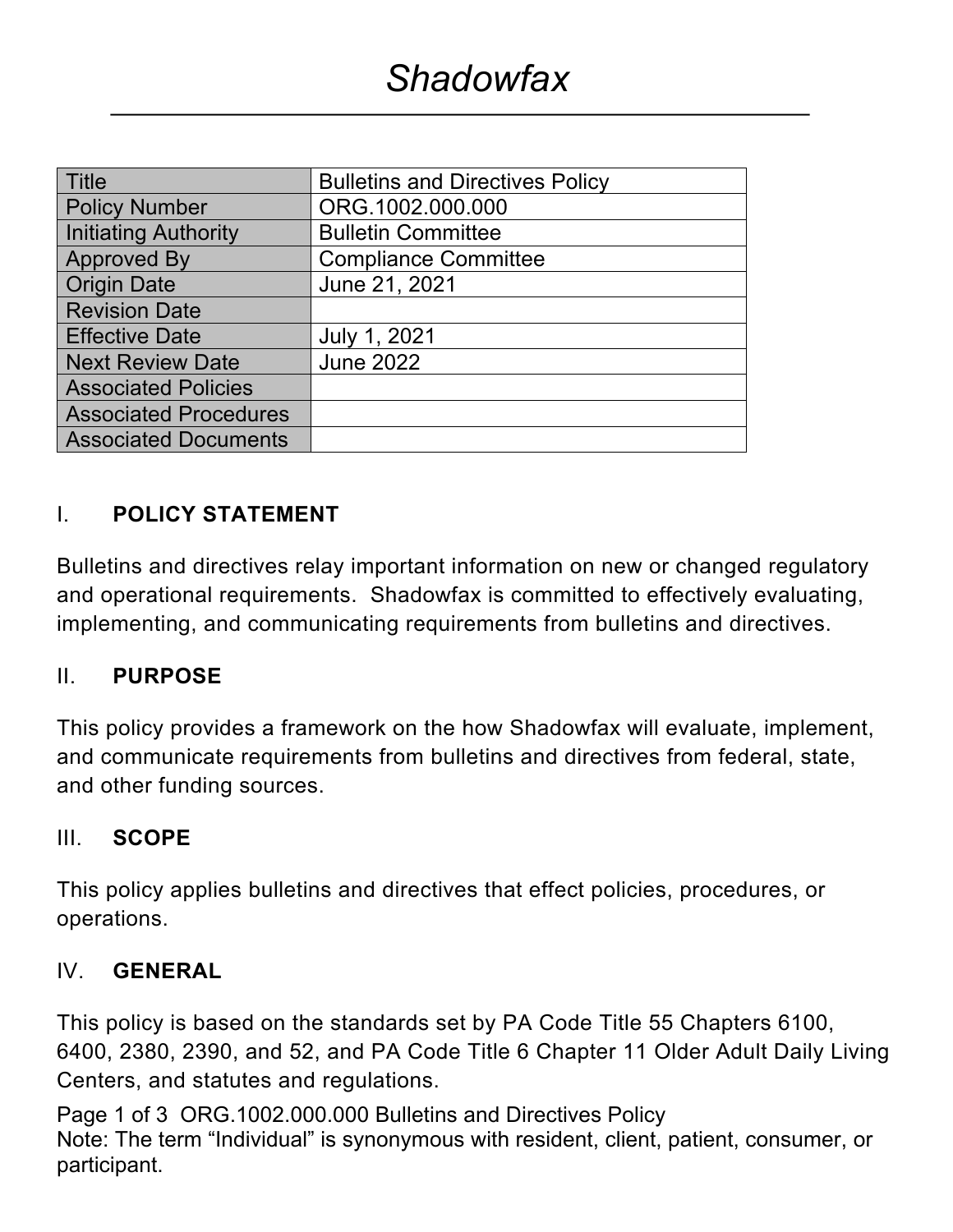# V. **POLICY**

Shadowfax will retain and disseminate bulletins and directives from funding sources. This includes directives from approved waivers and approved waiver amendments as posted on the Department of Human Services publicly accessible web site.

Shadowfax has established and will maintain a cross-department Bulletin Committee, who has ownership for this policy, and is responsible for establishing procedures for:

- Collecting and retaining bulletins and directives
- Identifying regulatory or operational changes based on bulletins and directives
- Ensuring that identified changes are implemented
- Disseminating information from bulletins and directives throughout the organization, including to the Compliance Committee and Policy Committee

The Bulletin Committee will meet monthly, at a minimum, and more frequently if requested by the Compliance Committee, Policy Committee, or Bulletin Committee.

The Compliance Committee assigns members to the Bulletin Committee and will review membership annually, at a minimum, and make changes to membership as necessary. Bulletin Committee members will include at least one member from each of these departments: Quality Management, Finance, Day Supports Programs and Residential Services Programs.

The Bulletin Committee will elect a Chairperson, which may be a rotating position that changes annually or as the Bulletin Committee decides. The Chairperson is responsible for scheduling and facilitating committee meetings, recording each meeting and/or creating minutes, posting meeting recordings/minutes in the

Page 2 of 3 ORG.1002.000.000 Bulletins and Directives Policy Note: The term "Individual" is synonymous with resident, client, patient, consumer, or participant.